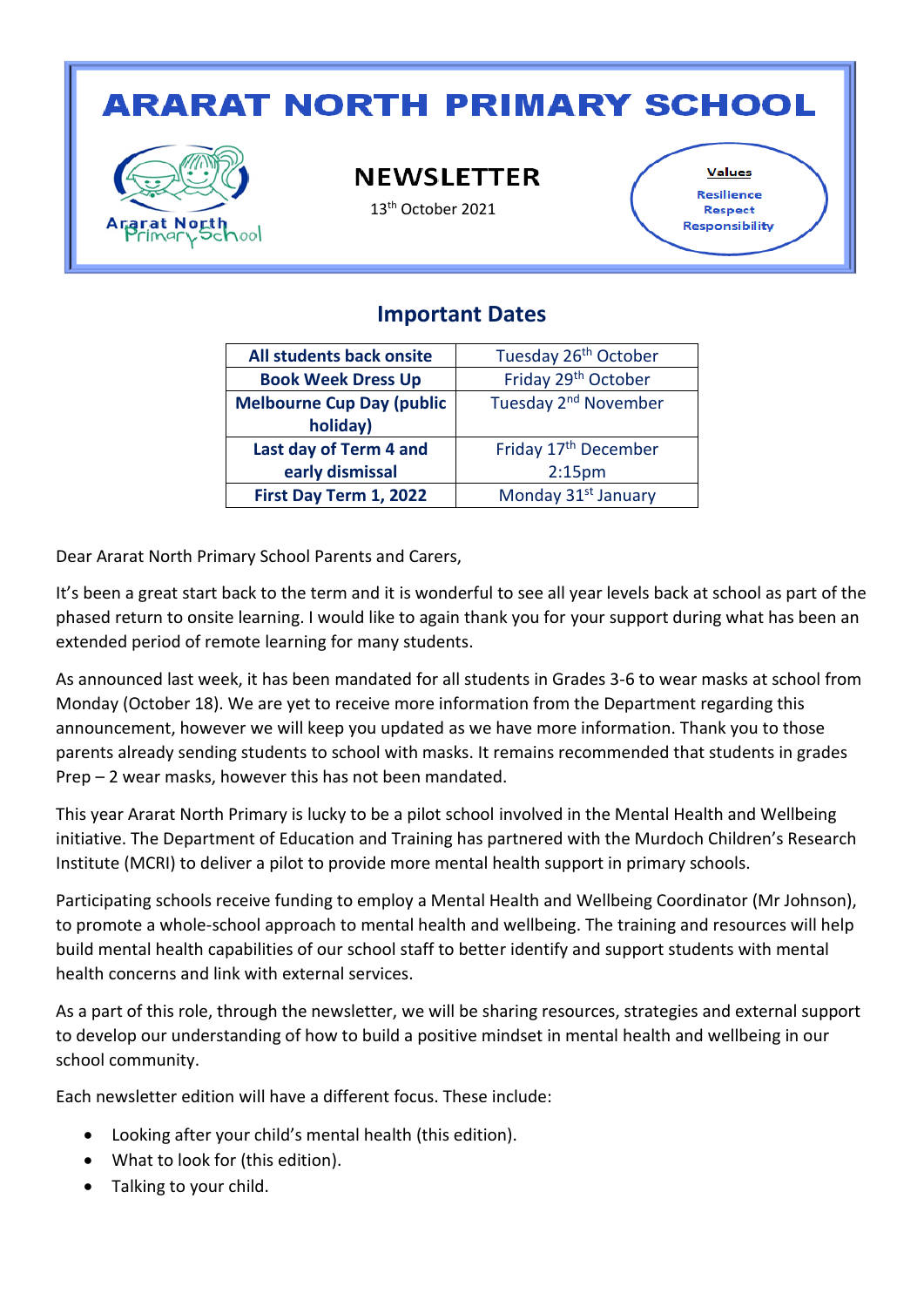- Getting support at school
- Support and services that can be accessed for parents.
- Support, services, and information for students.

If you have any questions about this initiative or would like to know more, please contact Mr Johnson [\(Alistair.Johnson@education.vic.gov.au](mailto:Alistair.Johnson@education.vic.gov.au)) or the school's office.

Kind regards,

Paige

Principal

#### **Change of Details & Student Absences**

Thank you to all the parents and carers who have maintained communication with school regarding any absences, appointments or change of details. If you know your child is going to be away for any reason, please let the Front Office know. Any changes to student medical history are also important to keep updated. You can contact the Front Office on: (03) 53 52 37 66



# Poko's First Day

On Monday, we welcomed Poko (our new Therapy Dog) and her handler Andrea onsite for the first time. Poko is a 2 year old Groodle, who is extremely friendly and loves kids! Our students enjoyed spending time with Poko and liked being able to pat her, read her stories and play ball games with her outside during break times. Students also did a great job of respecting our whole school behaviour expectations when working with Poko. These include:





- Using inside voices
- Being calm at all times
- Not feeding Poko
- Respecting Poko's 'time out zone' when Poko feels she needs a break

Poko and Andrea will be onsite once each week and students will have the opportunity to spend time with Poko.



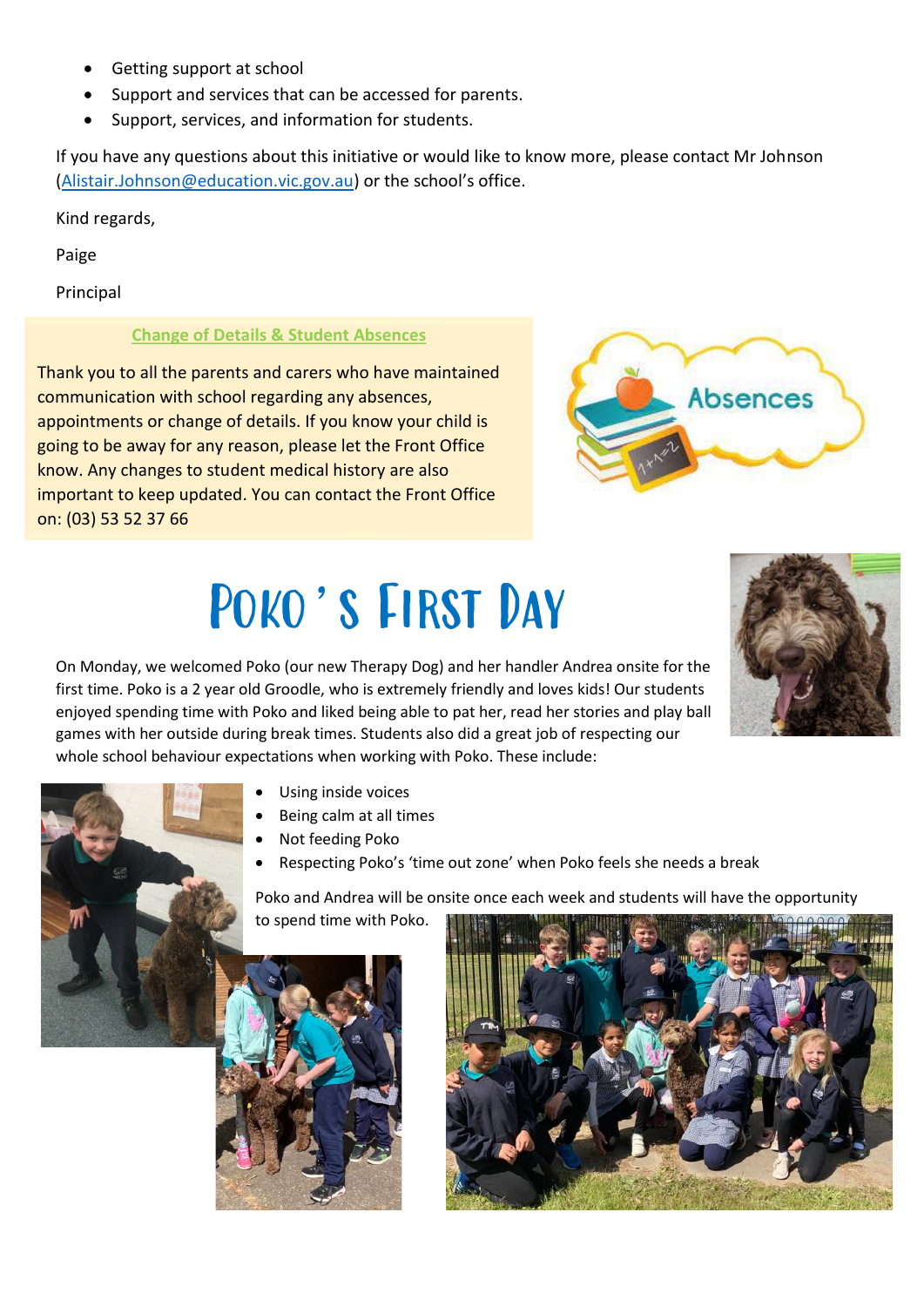

### **Looking after your child's mental health**

Changes in your child's mood and behaviour are normal part of growing up. While you know your child better than anyone, sometimes it can also be hard to know the difference between normal behaviour and potential mental health concerns. No one expects you to be an expert in mental health but there are things you can do to support your child.

## **What to look for**

There might be changes in your child's emotions, behaviour and thinking that indicate they might need some extra help.

#### **You might notice:**

- Feelings of fear, anxiety and sadness and/or angry outbursts
- Withdrawal from friends, family and activities and/or being low in energy
- Difficulty going to sleep and/or changes in appetite
- Trouble concentrating
- Negative thoughts that won't go away
- Other changes in behaviour being more emotional or temper tantrums in younger children.
- How long have the emotions and behaviour lasted? If it has been longer than two weeks, it might be time to seek help.
- How strong are the emotions? Are they there all the time or do they come and go?
- How much of an impact are the emotions and behaviour having on your child's schoolwork, physical health, relationships and enjoyment of everyday activities?

### **Next newsletter we will be looking at how to talk to your child and how to get support from school.**